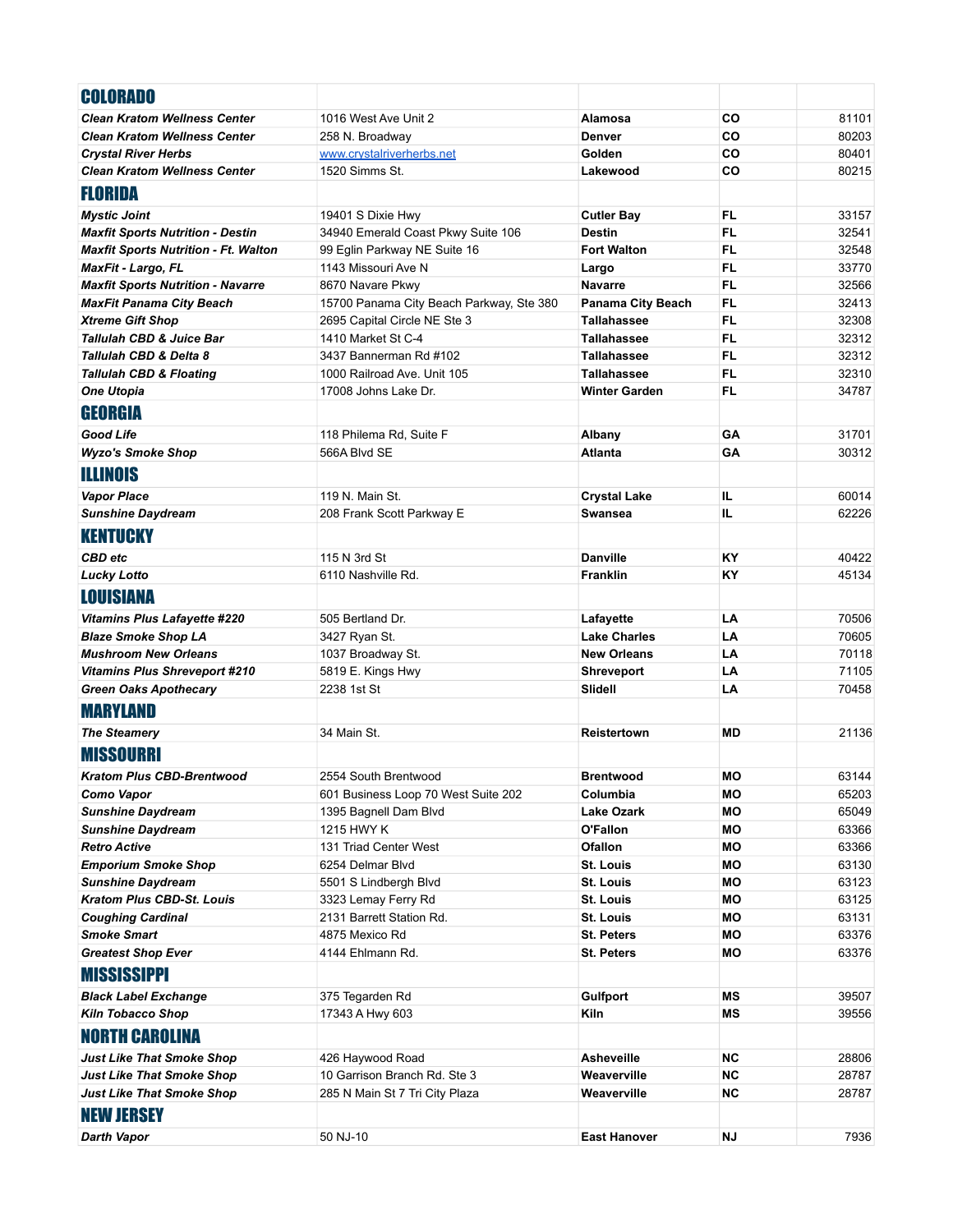| <b>Outta Control</b>                      | 227 W. Front St                          | Keyport                                       | ΝJ        | 7735           |
|-------------------------------------------|------------------------------------------|-----------------------------------------------|-----------|----------------|
| Legal Herbal Shop                         | www.legalherbalshop.com                  | <b>Ventnor City</b>                           | ΝJ        | 8406           |
| <b>NEW MEXICO</b>                         |                                          |                                               |           |                |
|                                           |                                          |                                               |           |                |
| <b>DJ Vapor</b>                           | 502 W Texas Ave Suite C                  | <b>Artesia</b>                                | NΜ        | 88210          |
| <b>NEW YORK</b>                           |                                          |                                               |           |                |
| <b>Darth Vapor</b>                        | 580 Route 303                            | <b>Blauvelt</b>                               | NΥ        | 10913          |
| <b>OHIO</b>                               |                                          |                                               |           |                |
| <b>Quonset Hut</b>                        | 3775 Cleveland Ave NW                    | Canton                                        | ΟH        | 44709          |
|                                           |                                          |                                               |           |                |
| OKLAHOMA                                  |                                          |                                               |           |                |
| <b>Herban Alternatives</b>                | 2221 S. Air Depot                        | <b>MWC</b>                                    | OK        | 73110          |
| Ziggy's +                                 | 924 S.W. 59th St                         | <b>Oklahoma City</b>                          | <b>OK</b> | 73109          |
| Ziggy's +                                 | 2016 N MacArthur Blvd                    | <b>Oklahoma City</b>                          | <b>OK</b> | 73142          |
| <b>OREGON</b>                             |                                          |                                               |           |                |
| <b>Clean Kratom Wellness Center</b>       | 3029 SE Division Street                  | <b>Portland</b>                               | <b>OR</b> | 97202          |
| <b>TENNESSEE</b>                          |                                          |                                               |           |                |
|                                           |                                          |                                               |           |                |
| Cann-I-Help Co                            | 142 West Ave.                            | <b>Crossville</b>                             | <b>TN</b> | 38555          |
| <b>Fireflyz Hemp &amp; CBD</b>            | 180 Power Line Rd                        | <b>Jamestown</b>                              | <b>TN</b> | 38556          |
| <b>Wilkie's Safety Lane</b>               | 4400 Charlotte Ave.                      | <b>Nashville</b>                              | ΤN        | 37209          |
| <b>TEXAS</b>                              |                                          |                                               |           |                |
| <b>Illumina Day Spa</b>                   | 500 Chestnut St Suite 815                | <b>Abilene</b>                                | TX        | 79602          |
| <b>Vitamins Plus Abilene #251</b>         | 2550 Barrow St.                          | <b>Abilene</b>                                | <b>TX</b> | 79605          |
| <b>Smoker's Closet</b>                    | 1779 Wells Branch Pkwy #109              | Ali                                           | <b>TX</b> | 78728          |
| Hazel Sky Smoke & Vape #7                 | 824 W Stacy Rd. #101                     | Allen                                         | <b>TX</b> | 75013          |
| <b>Music Box Gift Shop</b>                | 907 S. Madison St.                       | <b>Amarillo</b>                               | <b>TX</b> | 79101          |
| <b>Vitamins Plus Amarillo #230</b>        | 4210B SW 45th St.                        | <b>Amarillo</b>                               | <b>TX</b> | 79109          |
| <b>Smokies House of Pipes - Arlington</b> | 5740 SW Green Oaks Blvd                  | Arlington                                     | ТX        | 76017          |
| <b>Whole Earth Gifts</b>                  | 4108 SW Green Oaks Blvd #173176          | Arlington                                     | TX        | 76003          |
| Hard 8 Vape                               | 1816 N Cooper St                         | Arlington                                     | TX        | 76011          |
| 3D Smoke Shop ATX                         | 6606 S. Congress                         | <b>Austin</b>                                 | TX        | 78745          |
| <b>American Shaman</b>                    | 9231 W Parmer LN Unit 102                | <b>Austin</b>                                 | <b>TX</b> | 78717          |
| <b>ATX Wellness</b>                       | 3025 W. Anderson Ln.                     | <b>Austin</b>                                 | <b>TX</b> | 78757          |
| ATX1 Smoke & Vape-FKA Happy Hut           | 2801 Guadalupe St.                       | <b>Austin</b>                                 | <b>TX</b> | 78705          |
| <b>Big Tex Gym</b>                        | 1921 Cedar Bend Sr A 130                 | Austin                                        | <b>TX</b> | 78758          |
| <b>Cosmic Cowboy</b>                      | 2207 S Congress Ave                      | <b>Austin</b>                                 | TX        | 78704          |
| <b>Dreamers</b>                           | 11302 June Dr.                           | <b>Austin</b>                                 | TX        | 78753          |
| Mr. Nice Guys                             | 13201 Pond Springs Rd #105A              | <b>Austin</b>                                 | TX        | 78729          |
| <b>Precision Chiropractic</b>             | 9300 Hwy 290, Building A                 | Austin                                        | ΤХ        | 78736          |
| <b>Smoke ATX - Slaughter</b>              | 160 W Slaughter Lane STE 300             | <b>Austin</b>                                 | TX        | 78748          |
| <b>Smoke ATX-Burnet</b>                   | 5310 Burnet Rd                           | <b>Austin</b>                                 | TX        | 78756          |
| Smoke ATX-S. Lamar                        | 2300 S Lamar Blvd #101                   | Austin                                        | TX        | 78704          |
| <b>Smokeshop Boulevard</b>                | 12636 Research Blvd. Ste B104            | Austin                                        | <b>TX</b> | 78759          |
| <b>The Vapor Studio Austin</b>            | 11139 N. Interstate Hwy 35 #176          | <b>Austin</b>                                 | ТX        | 78753          |
| <b>Woody's Country Store #1 South</b>     | 100 West FM 1628                         | <b>Austin</b>                                 | ТX        | 78748          |
| <b>Woody's Country Store #3 Congress</b>  | 400 S Congress                           | <b>Austin</b>                                 | TX        | 78704          |
| <b>Half Pipe</b>                          | 6037 Weber Rd                            | <b>Chorpus Christi</b>                        | TX        | 78413          |
| <b>Metroflex Gym</b>                      | 829 1/2 South Frazier St #3              | Conroe                                        | TX        | 77301          |
| <b>Alien Smokeshop/Alien Botanicals</b>   | 9081 FM 78 #102                          | Converse                                      | TX        | 78109          |
| A Stop                                    | 116 Copperas Cove                        | <b>Copperas Cove</b>                          | TX<br>TX  | 76522<br>76522 |
| A Stop<br><b>CBD Plus USA</b>             | 2102 South FM 116<br>6410 Weber Road, #9 | <b>Copperas Cove</b><br><b>Corpus Christi</b> | <b>TX</b> | 78413          |
| <b>Galactic Papes &amp; Vapes</b>         | 3521 S Staples St                        | <b>Corpus Christi</b>                         | TX        | 78415          |
| <b>House of Hemp</b>                      | 2033 Airline Rd Suite G-1                | <b>Corpus Christi</b>                         | ТX        | 78412          |
| <b>Your Happy Place</b>                   | 2541 South Padre Island                  | <b>Corpus Christi</b>                         | TX        | 78415          |
| <b>Vitamins Plus Denton #101</b>          | inactive                                 | Denton                                        | TX        | 76201          |
| <b>HW Wellness-CBD Plus</b>               | 14300 Hwy 121 Suite 190                  | Frisco                                        | ТX        | 75035          |
| <b>Smokies House of Pipes - Ft. Worth</b> | 5725 Camp Bowie Blvd                     | Ft. Worth                                     | ТX        | 76107          |
|                                           |                                          |                                               |           |                |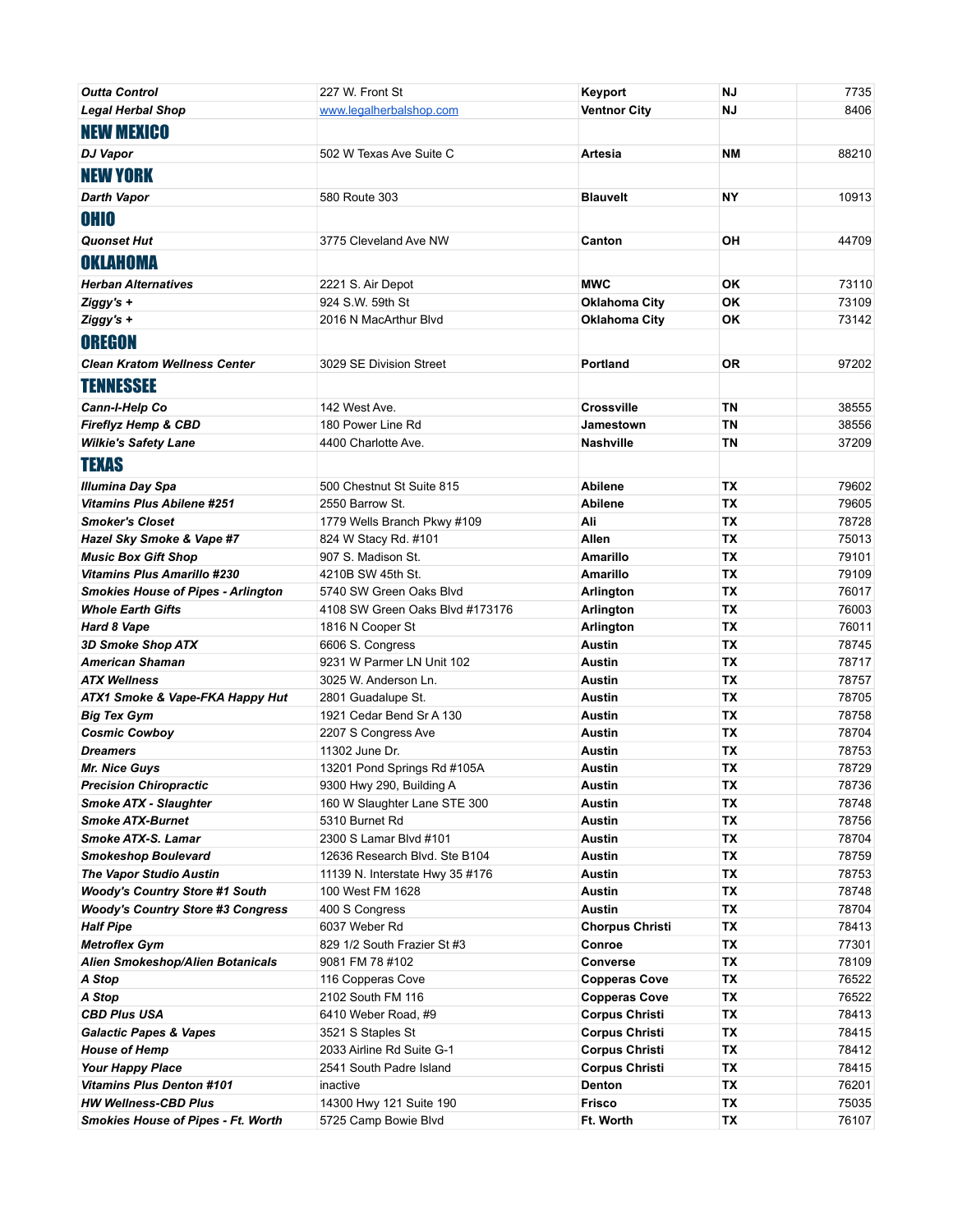| <b>One Love Tattoos</b>                                          | 903 N. Austin Ave. Suite A                       | Georgetown                             | ТX        | 78626          |
|------------------------------------------------------------------|--------------------------------------------------|----------------------------------------|-----------|----------------|
| <b>Hybrid Gas Stop</b>                                           | 4600 Denton Hwy                                  | <b>Haltom City</b>                     | ТX        | 76117          |
| <b>Inward Minds</b>                                              | 300 W Central Texas Expy Ste 111                 | <b>Harker Heights</b>                  | ТX        | 76548          |
| <b>Haslet Vapor</b>                                              | 2488 Avondale Haslet Rd STE #148                 | <b>Haslet</b>                          | TX        | 76052          |
| <b>Supernova Smoke Shop #5</b>                                   | 11851 Bandera Rd. #118                           | <b>Helotes</b>                         | ТX        | 78023          |
| <b>Joint Custody</b>                                             | 5526 Petty St                                    | <b>Houston</b>                         | TX        | 77007          |
| <b>Bomdiggidy Glass Gallery</b>                                  | 2155 Durham Dr ste 103                           | <b>Houston</b>                         | TX        | 77007          |
| <b>Puff King Smoke Shop</b>                                      | 333 W. Bedford Eules Rd                          | Hurst                                  | TX        | 76053          |
| <b>Woody's Country Store #2 Hutto</b>                            | 625 Chris Kelley Blvd                            | Hutto                                  | ТX        | 78634          |
| <b>Kerrville Kratom CBD</b>                                      | 511 Junction Hwy                                 | Kerrville                              | ТX        | 78028          |
| <b>The Kratom Bar</b>                                            | 448 Sidney Baker St                              | Kerrville                              | ТX        | 78028          |
| <b>Fresh N Pure</b>                                              | 2809 W Stan Schlueter Loop                       | Killeen                                | ТX        | 76549          |
| <b>Moonie's Hemporium</b>                                        | 517 E.3rd St.                                    | Lampasas                               | TX        | 76550          |
| <b>Whitewing Market</b>                                          | 2036 Hwy 183                                     | Leander                                | ТX        | 78641          |
| <b>Vitamins Plus Longview #200</b>                               | 2321 W. Loop 281                                 | Longview                               | TX        | 75604          |
| <b>Headhunter's Smokeshop</b>                                    | 2146 19th St                                     | Lubbock                                | TХ<br>TX  | 79401<br>79410 |
| <b>Headhunter's Smokeshop</b><br><b>Headhunter's Smokeshop</b>   | 2602 34th St<br>3419 82ND STREET                 | Lubbock<br>Lubbock                     | ТX        | 79423          |
| <b>Headhunter's Smokeshop</b>                                    | 2910 Slide Road                                  | Lubbock                                | ТX        | 79407          |
| <b>Vitamins Plus Lubbock #262</b>                                | 5109 82nd St STE1                                | Lubbock                                | ТX        | 79424          |
| Swing By                                                         | 705 N MAIN ST STE 101                            | Maypearl                               | ТX        | 76064          |
| <b>Hop's Smoke Shop</b>                                          | 12650 TX-312909 Nederland Ave.                   | <b>Nederland</b>                       | TX        | 77627          |
| <b>Level Up Smoke And Gift</b>                                   | 2820 N County Rd West                            | Odessa                                 | ТX        | 79764          |
| <b>Vintage Vapor</b>                                             | 2700 Pecan St. W #305                            | Pflugerville                           | TX        | 78660          |
| <b>Headhunter's Smokeshop</b>                                    | 107 S Tarnava St                                 | Port Isabel                            | TХ        | 78578          |
| <b>Good Life Organics</b>                                        | 3112 Faye Dr. Apt. E                             | <b>Richland Hills</b>                  | TX        | 76118          |
| <b>TKO Nurtrition #2</b>                                         | 2400 S North Interstate 35 Suite 130             | <b>Round Rock</b>                      | ТX        | 78681          |
| Alien Smokeshop                                                  | 13515 Nacogdoches Rd                             | San Antonio                            | ТX        | 78217          |
| Alien Smokeshop/Alien Botanicals                                 | 6565 Babcock Rd #22                              | <b>San Antonio</b>                     | ТX        | 78249          |
| <b>Blaze Bros Smoke Shop</b>                                     | 26610 US-281 #5                                  | San Antonio                            | TX        | 78260          |
| <b>Cadena Enterprises</b>                                        | 26623 Sparrow Ridge                              | <b>San Antonio</b>                     | ТX        | 78261          |
| <b>Down Home Roots</b>                                           | 26210 Canyon Golf Rd Suite 102                   | San Antonio                            | ТX        | 78260          |
| Hazel Sky Smoke & Vape #1                                        | 5244 Fredericksburg Rd.                          | San Antonio                            | TX        | 78229          |
| Hazel Sky Smoke & Vape #4                                        | 6307 Wurzbach Rd                                 | <b>San Antonio</b>                     | TХ        | 78240          |
| Hazel Sky Smoke & Vape #2                                        | 7071 San Pedro Ave                               | San Antonio                            | TX        | 78216          |
| Hazel Sky Smoke & Vape #3                                        | 8827 TX-151 #104                                 | <b>San Antonio</b>                     | ТX        | 78251          |
| Hazel Sky Smoke & Vape #5                                        | 7915 W Loop 1604 N #103                          | San Antonio                            | ТX        | 78254          |
| Hazel Sky Smoke & Vape #6                                        | 9390 Huebner Rd Suite 10                         | <b>San Antonio</b>                     | ТX        | 78240          |
| Hazel Sky Smoke & Vape #8                                        | 13762 Potranco Rd. #104                          | San Antonio                            | TX        | 78254          |
| Hazel Sky Smoke & Vape #9                                        | 22015 I-10 #207                                  | San Antonio                            | TX        | 78257          |
| <b>Mr. Farmacist</b>                                             | 3126 N.Marys St.                                 | San Antonio                            | ТX        | 78212          |
| <b>Mellow Monkey</b><br>Supernova Smoke Shop #1                  | 2286 Bandera                                     | San Antonio                            | ТX        | 78228          |
|                                                                  | 4411 West Ave.<br>10708 Perrin Beitel Rd         | San Antonio<br>San Antonio             | ТX<br>TX  | 78213<br>78213 |
| <b>Supernova Smoke Shop #2</b><br><b>Supernova Smoke Shop #3</b> | 9355 Culebra Rd                                  | San Antonio                            | TX        | 78251          |
| <b>Supernova Smoke Shop #4</b>                                   | 8400 Marbach Rd.                                 | San Antonio                            | TX        | 78227          |
| <b>Supernova Smoke Shop #6</b>                                   | 10910 Marbach Rd. #104                           | San Antonio                            | ТX        | 78245          |
|                                                                  |                                                  |                                        |           | 78218          |
| <b>Texas Vape Shops</b>                                          | 1518 Austin Highway Suite 24                     | San Antonio                            | ТX        |                |
| <b>The Gras Company</b>                                          | 6422 Babcock Rd #108                             | San Antonio                            | ТX        | 78249          |
| <b>Marvelous Smoke</b><br>Studio 13                              | 350 N Guadalupe St.                              | <b>San Marcos</b><br><b>San Marcos</b> | ТX        | 78666          |
| <b>The Ranch Glass Gallary</b>                                   | 166 S. Guadalupe St.<br>808 Old Seguin Luling Rd | Seguin                                 | TX<br>TX  | 78666<br>78155 |
| <b>Cigar Station</b>                                             | 5075 Main St Suite A1                            | Springhill                             | TX        | 37174          |
| <b>Natural Ways CBD &amp; More</b>                               | 23802 FM 2978 Suite A5                           | Tomball                                | <b>TX</b> | 77375          |
| Da Hippie                                                        | 12650 TX-31                                      | Tyler                                  | TX        | 75709          |
| <b>Vitamins Plus Tyler #284</b>                                  | 5614 S Broadway Ave                              | <b>Tyler</b>                           | ТX        | 75703          |
| <b>Vitamins Plus Waco #273</b>                                   | 5900 Bosque Ave.                                 | Waco                                   | ТX        | 76710          |
| <b>Smokes N Edibles</b>                                          | 1037 US 287 BYP Suite E                          | Waxahachie                             | ТX        | 75165          |
|                                                                  |                                                  |                                        |           |                |
| <b>UTAH</b>                                                      |                                                  |                                        |           |                |